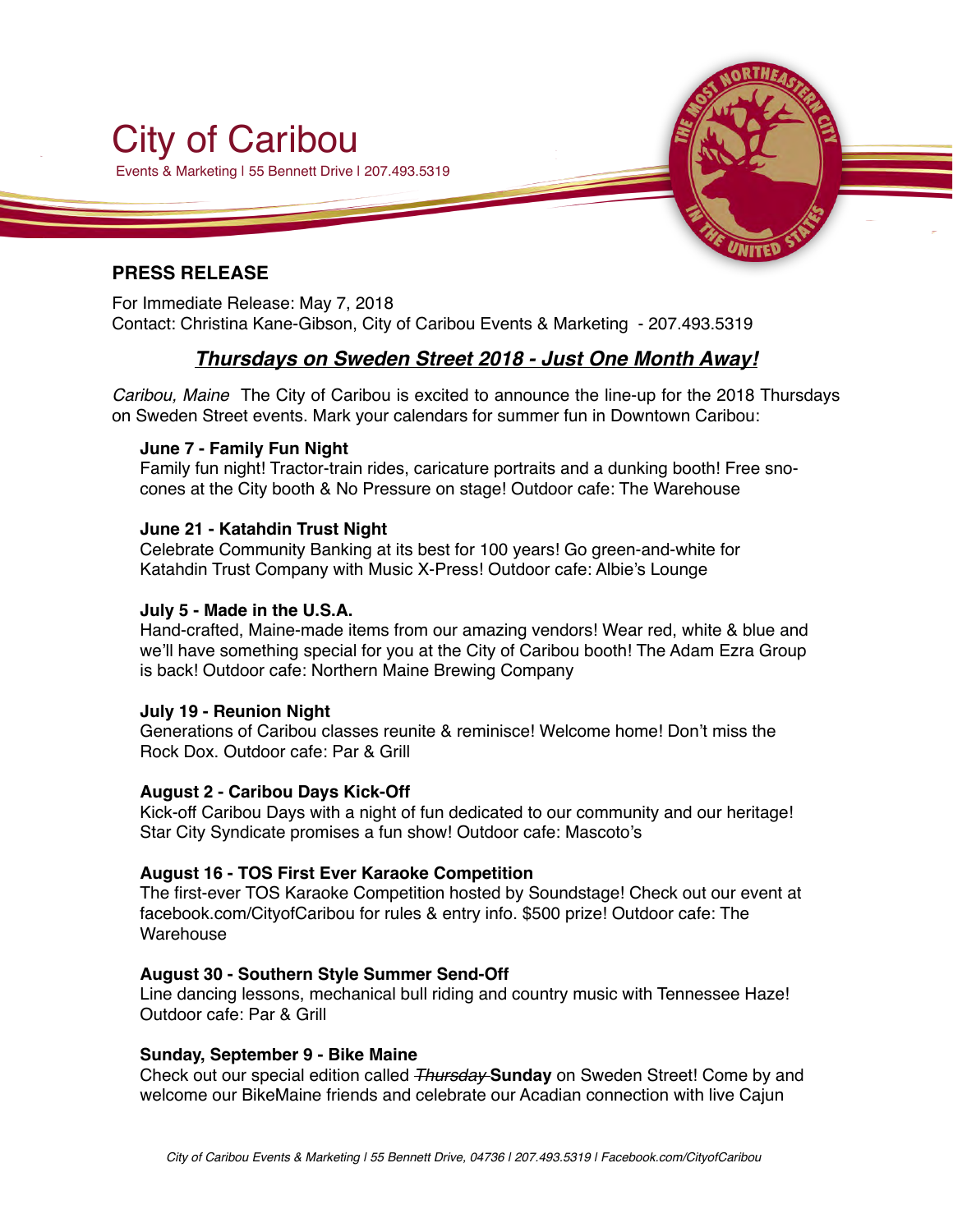French music! We have an extra special experience planned, unique Caribou items for sale in the City of Caribou Booth, an Animal Encounters live animal show and the Micmac drummers on stage!

- 5pm Wildlife Encounters brought to you by the City of Caribou & the Aroostook National Wildlife Refuge
- 6pm Mawitanej Ep'itjig Gathering of Women, the Aroostook Band of Micmacs Women's Drum group combine stories and culture into a song & drum experience.
- 6:30 to 9pm La Recolte, Cajun French music from the heart of Acadiana, Louisiana.
- Outdoor cafe: Maine Beer Company & Northern Maine Brewing Company

Please join us and help us celebrate the Caribou community. To participate as a vendor, please complete and submit the form that can be found here: [https://bit.ly/2HY4ndK.](https://bit.ly/2HY4ndK) For more information, please contact Christina Kane-Gibson at 493-5319 or email christina.kane-gibson@cariboumaine.org.